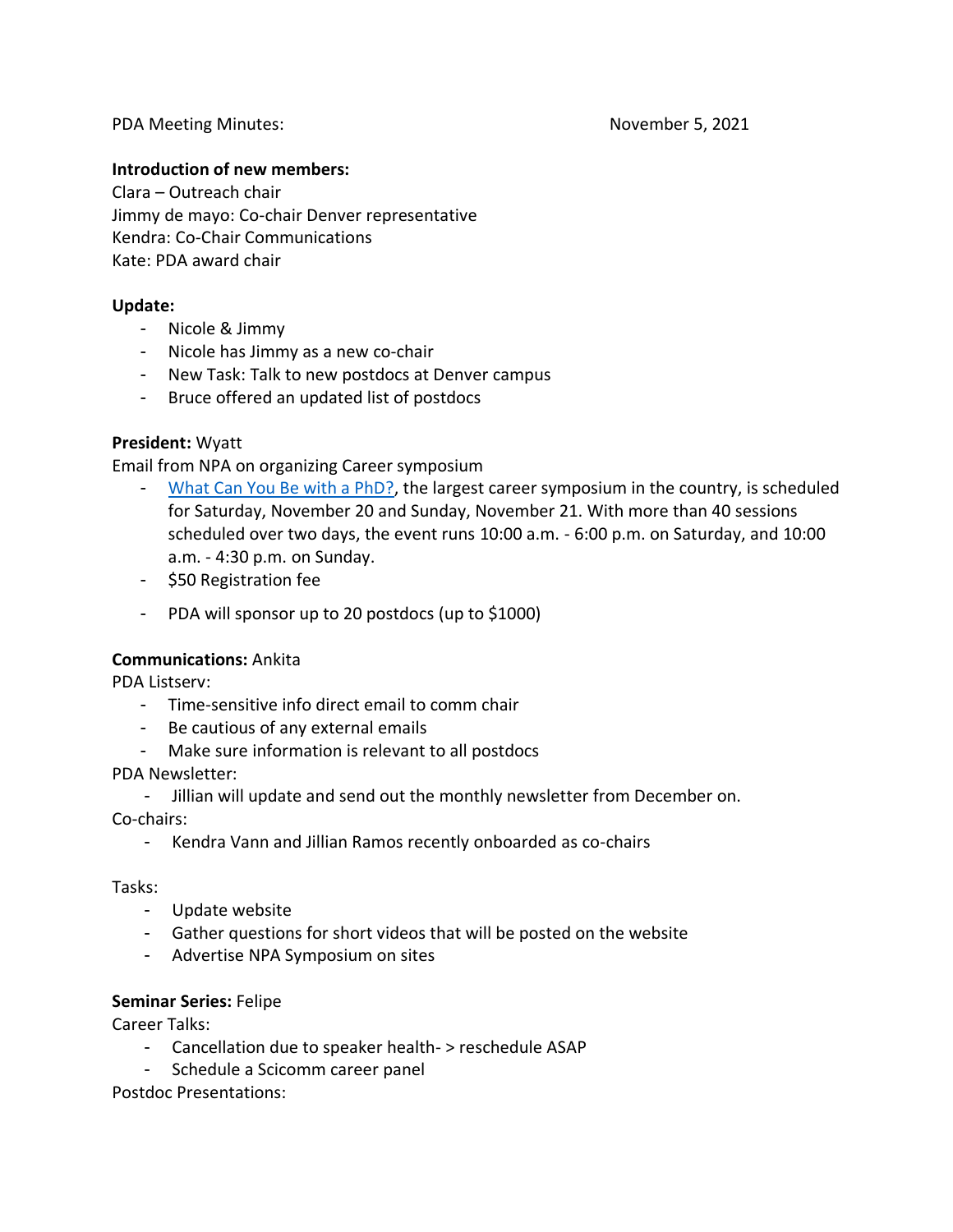- 3 postdoc/meeting on Zoom
- Postdoc presentations need more advertisement (Email and Flyers)
- Hybrid session -> Ask presenters what they would prefer and give it a try
	- o Concerns:
		- **Postdocs need practice in person**
		- **Proper infrastructure for hybrid**

Tasks:

- Proactively reserve a conference room for the hybrid sessions for Jan-Jun 2022.
	- $\circ$  Suggestions: RC1-S 12<sup>th</sup> fl or RC1-N 6<sup>th</sup> fl
	- $\circ$  Reserve an owl from campus audio team, invest in one, or just use a laptop and zoom
- Advertise postdoc presentations
- Bruce) Career Science Communication Panel (Broad careers)

## **PDA Travel/Professional Development Award**: Maureen & Daria

- Opened new cycle of awards
- Current cycle close on Nov. 15th
- Fix issues with website advertisements
- Posed with the question of utilizing award for other optional expenses when attending a conference (childcare)
	- $\circ$  Consensus: Yes, but a separate fund should be requested to support this effort.

## **Outreach/Engagement Chair**: Clara

Be informed of new rules regarding outreach due to COVID

- Need approval from Dean of grad school for an off-campus event sponsored by PDA.
- It easier to attend and help other already organized events.
- Ask Shawna Matthews about already organized campus volunteer events

Potential Volunteer Opportunities

- Cook dinner at Ronald McDonald House
- YoungHandsinScience (Ankita has an email)
- ThinkLikeaScientist
- Children's hospital

Potential Social Opportunities

- Coffee and Doughnuts (Post-COVID)
- Coffee in the quad (Bring your own)
- Think like a scientist (on-campus)
- Volunteer program <https://www.ucdenver.edu/trio>

Tasks:

- Identify partner, find out what is required, and current COVID restrictions.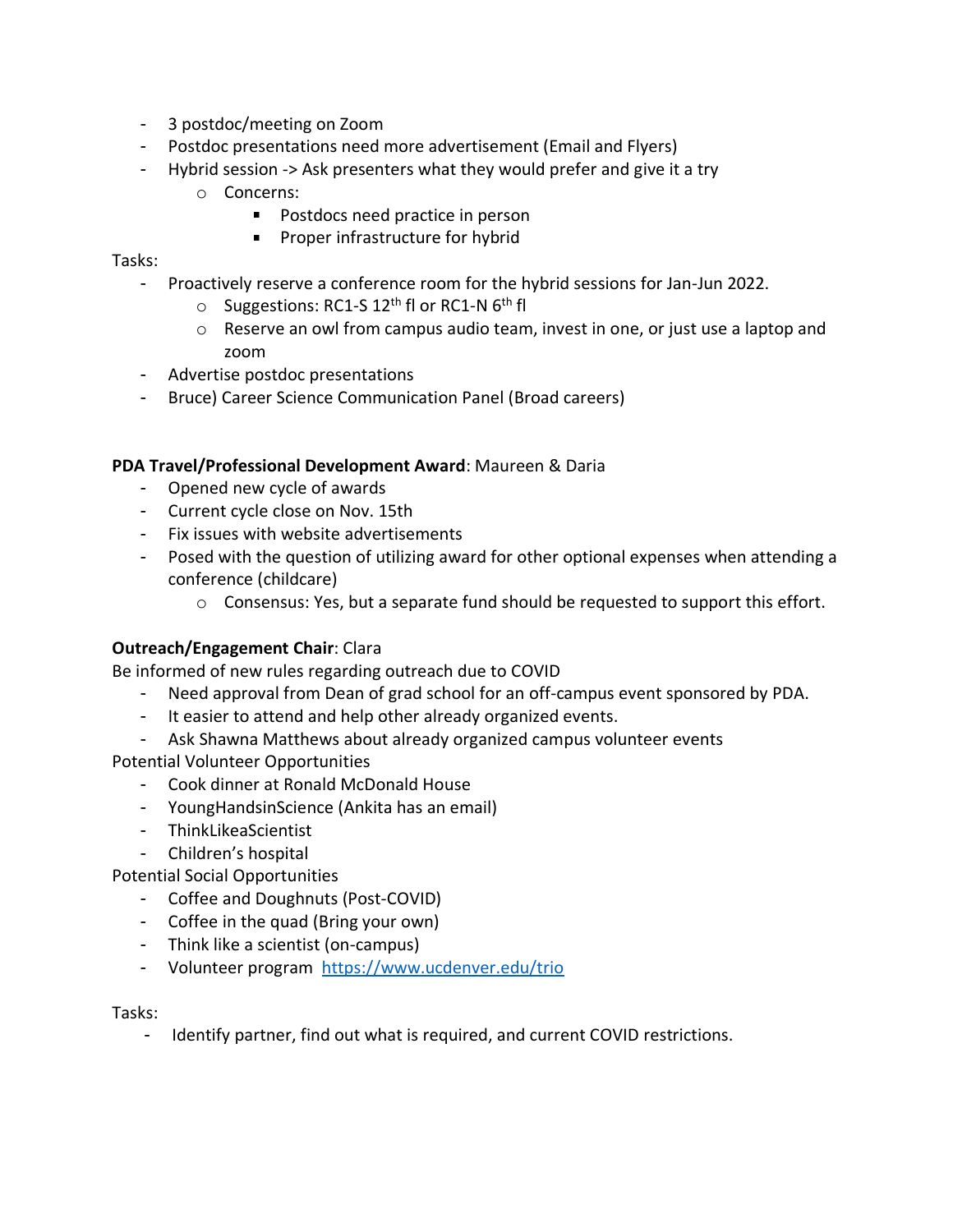# **Postdoc Orientation**

Dec: Wyatt Jan: Daria Feb: Clara March: Felipe April: Jimmy

## **PDA Server Update:**

- PDA executive council: add them to PDA server/group (Jordan)
- Contact list of E-board members

# **Website Update:**

- Facebook and Instagram are not updated and not used.
	- o (Leave icons and keep pages hibernated for the future)
- Headshots and contact information of E-board members
- Link to slack tutorial doesn't work
- Outreach (Get new info)
- Seminar series (Get new info)
- Update minutes (Get new info)
- Add Merit based awards (PDA Travel/Professional Development)
- Postdoc of the Month
	- o (Current Month photo) list the names of past members or archive
- Add link to CDO for funding sources and consolidate
	- o Work to have a consolidated relevant resource (Ankita/Bruce/Wyatt)
	- o ORDE (no longer)
	- o SPIN
	- o Other resources
- Outreach and Advocacy links to be updated (SACNAS and YHIS)
	- o [https://cuanschutzsacnas.weebly.com](https://cuanschutzsacnas.weebly.com/)
	- o <https://younghandsinscience.wordpress.com/>
	- o Update to Clara's email instead of Dylan
- CCP does not exist anymore and needs to be removed
- Update Seminar Career videos -> embed on PDA website (Wyatt)
- Once executed, add new short videos on PDA website:
	- $\circ$  A short set of videos (20-30 sec) to add to website and social media videography instructions (Bruce)
	- o Talk with Allison
	- o Script: (Ex. What's the role of PDA?, benefits of PDA, resources on campus)
	- o Postdoc academy example: <https://www.youtube.com/watch?v=xTIaWnUj1Rc&t=1s>
- Homework: Define 10-12 questions by next meeting
- Send all questions to [ANKITA.ARORA@CUANSCHUTZ.EDU,](mailto:ANKITA.ARORA@CUANSCHUTZ.EDU) [JILLIAN.RAMOS@CUANSCHUTZ.EDU,](mailto:JILLIAN.RAMOS@CUANSCHUTZ.EDU)or [KENDRA.VANN@CUANSCHUTZ.EDU](mailto:KENDRA.VANN@CUANSCHUTZ.EDU)
- Embed department rep videos